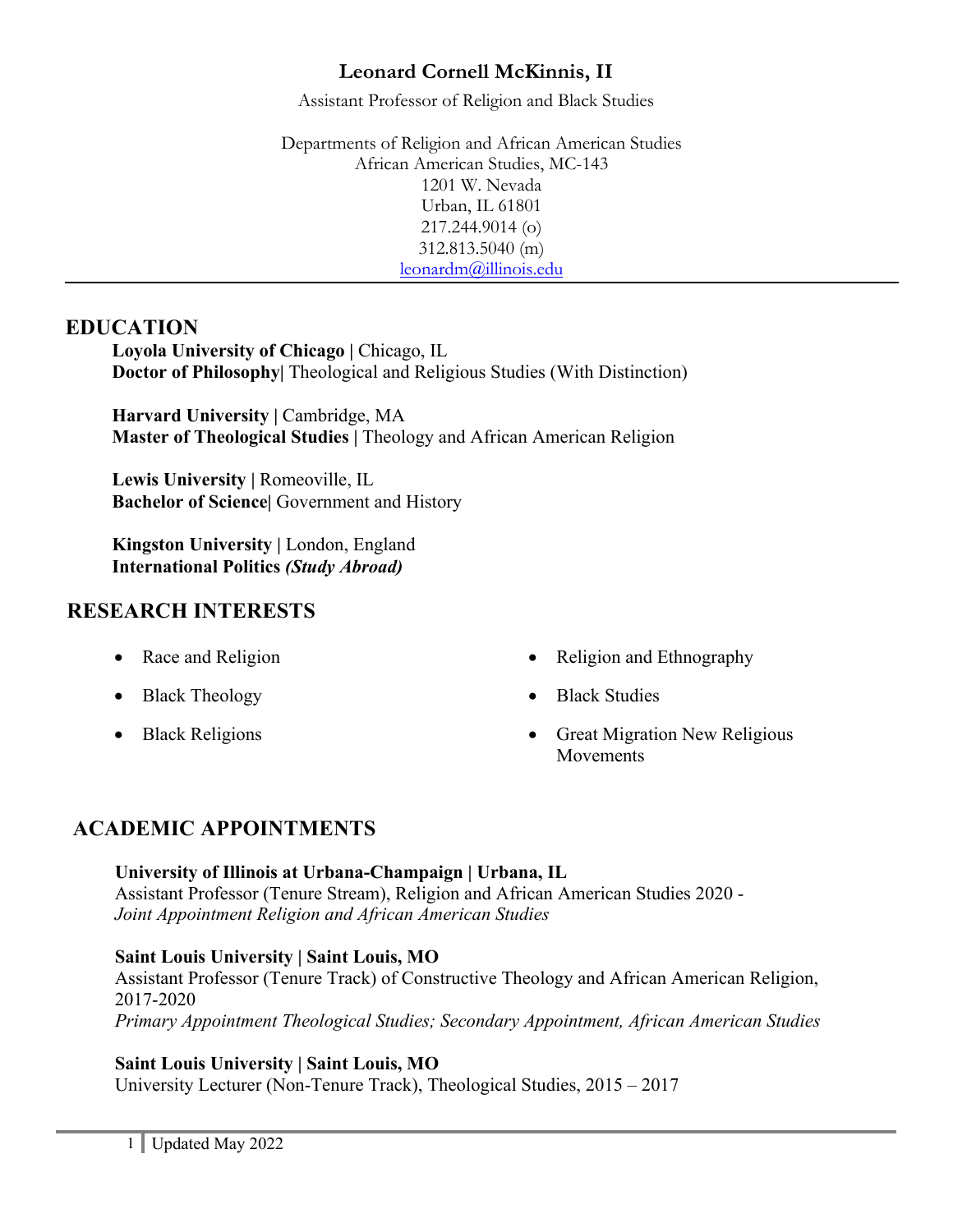## **DePaul University | Chicago, IL**

Lecturer of Religious Studies (adjunct), 2012 - 2015

## **Loyola University of Chicago | Chicago, IL**

Post-Doctoral Teaching Fellowship, Loyola University Chicago, 2011-2012

### **PUBLICATIONS**

#### **Monograph**

• *Divine Blackness: Race, Religion, and Imagination among Black Coptic Believers,*  NYU Press, "Race, Religion, and Ethnicity" series, Spring 2023 (forthcoming)

### **Edited Volumes:**

• "Society and Religion," in *Bloomsbury Religion in North America* digital series *(*Under Contract)

### **Book Chapters**

• "All God's Children Got a Robe: Sunday's Best and the Black Body as a Site of Racial Identity," in George Pati and Yudit Greenberg, *Handbook on Religion and the Body* (Routledge, forthcoming)

#### **Articles**

- "Race, Religion, Imagination: Introducing the Black Copts," (revise and resubmit, *Nova Religio)*
- "Something Within: The Spirit in the Religion of the Slaves," (under review)
- "From Christ to Black Jesus: Black Theology's Christological move as operative in the Black Coptic Church," *Black Theology: An International Journal,* vol. 14, No. 3, 2016. (Autumn 2016).

#### **Online**

• "Liberating the Incarnation of the Word: Michael Brown, Ferguson, and the Problem of the Normative Gaze," *Syndicate* July/August 2014: 124-129, Print.

### **Book reviews**

- Review: Richard Kent Evans, *Move: An American Religion*, *Sociology of Religion*, Volume 82, Issue 3, Autumn 2021, Pages 385–386, 2021.
- Review: J. M. Barron and R. H. Williams' *The Urban Church Imagined: Religion, Race, and Authenticity in the City*, Journal of Religion, 100(2), 268-269, 2020.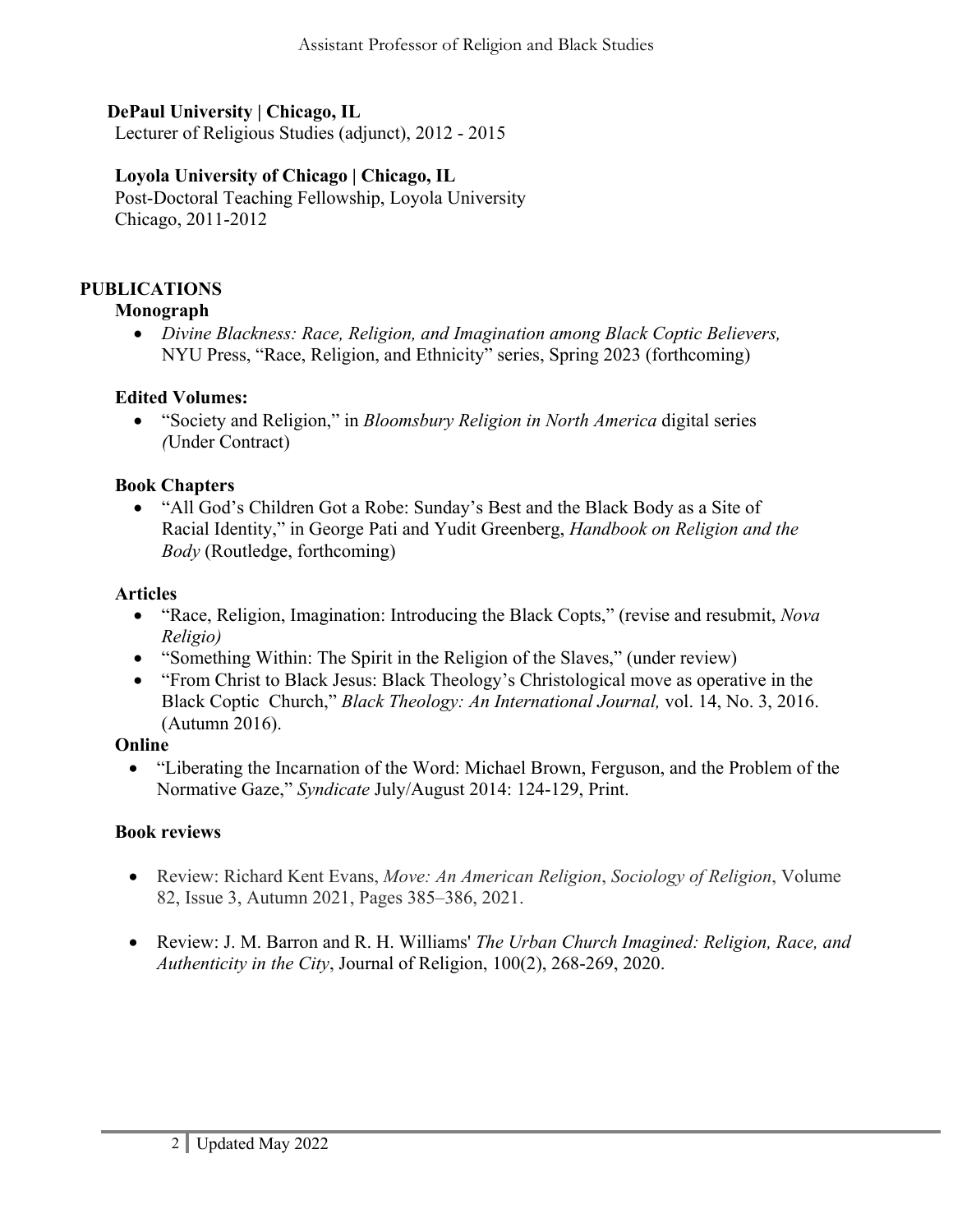# **COURSES**

## *Undergraduate*

- Religion, Race, and Resistance
- Race and Religion in America: The Search for Identity During the Great Migration
- Religion and Social Change in Black America: Ethics and Theologies of Resistance
- African American Religious Experience
- Black Intellectual Traditions: Suffering and Evil in Black Religion
- Black and Womanist Theologies: An Introduction
- Seeking God: Augustine, Clairvaux, Weil, and Cone
- Social Justice
- History of Christian Thought to 1500
- History of Christian Thought Since 1500
- Introduction to Liberation Theologies
- The Black Experience in America
- Theories and Methods in African American Studies

# *Graduate*

- Race, Body, and Being in Black Religious Thought
- Black Theology and its Critics
- Social Conflict in America: Black Theology and the Politics of Meaning
- American Prophet: Theological and Ethical Thought of Martin Luther King, Jr.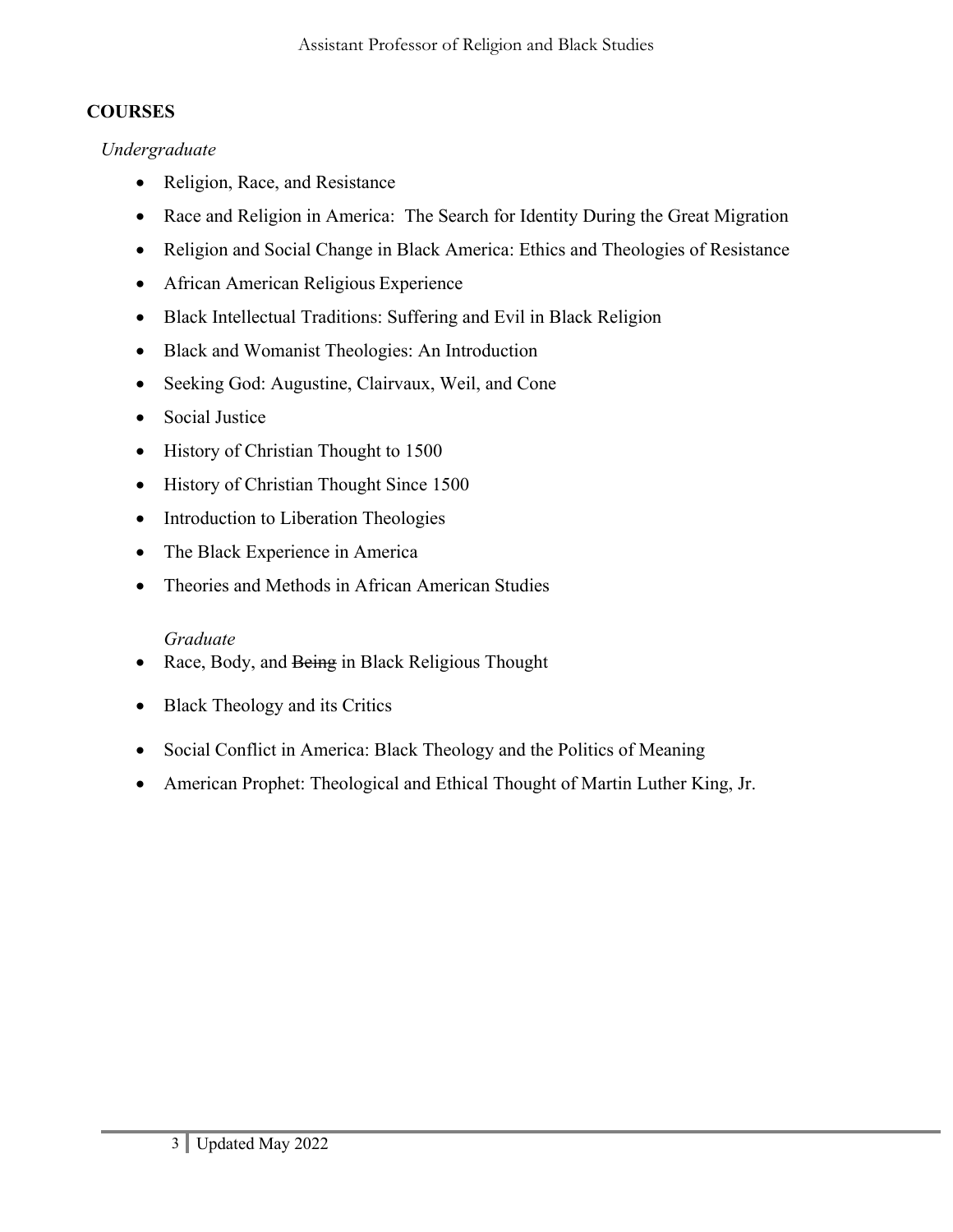Assistant Professor of Religion and Black Studies

## **TALKS**

#### **Invited (Academic)**

- Black Religious Imaginations in Chicago, Northwestern University, American Studies and African American Studies, February, 2022.
- "Blackness in the Afterlife: Earthquakes, Black Religion(s), and the Search for Identity," Humbert Lecture, Eureka College, November, 2021.
- Blackontology: On Mysticism and Black Being, Link Auditorium, St. Louis, February, 2020.
- Racialized Symbols in the American Imagination, Loyola Academy, St. Louis, MO, 2018.
- Divine Images: Race and Religion in the American Imagination, St. Francis Xavier College Church, Saint Louis University, November, 2018.
- Research Methods in African-American Theological Studies, Saint Louis University, October 2017.
- Beyond the Categorical: Constructing an Ontology of the Person in Black Theology, Saint Louis University, African American Studies, February 2016.
- Theological Praxis in an Age of Contested Bodies: Martin, Brown, Garner, and the Echoes of Strange Fruit, Theological Convocation, Wesleyan College, Macon, GA, February 2015.
- Toward a Freeing Pneumatology: Karl Rahner's Theological Anthropology in Black Theology, invited lecturer, Lewis University, February 2011.
- A Black God in the Metropolis: Revisiting Arthur Fausett *Black Gods*, Religion Convivium, DePaul University, August, 2010.
- The Christology of Chalcedon in Contextual Theology, Loyola University Chicago, invited lecturer in Theology 318, March 2010.
- Reading Irenaeus as a Liberationist, Department of Religion Faculty Colloquium, DePaul University, March 2010.
- History and Development of Black Theology, Loyola University of Chicago, March 2008.
- Humiliating Deaths: The Relationship between the Crucifixion and the Lynched Black Bodies  $-A$ review of James Cone, Lewis University, Romeoville, IL, February 2007.
- Jesus and the Poor: Reading the Infancy Narratives from the Underside, Mt. Zion Baptist Church, Indianapolis, IN, December 2006.
- Panelist, Broadening the Vision: The Challenges of Black and Womanist Theologies, Loyola University Chicago, Chicago, IL, November 2006.
- Panelist, Community, Courage, and, Love: Lecture and Panel with Dr. Cornel West and Dr. Julius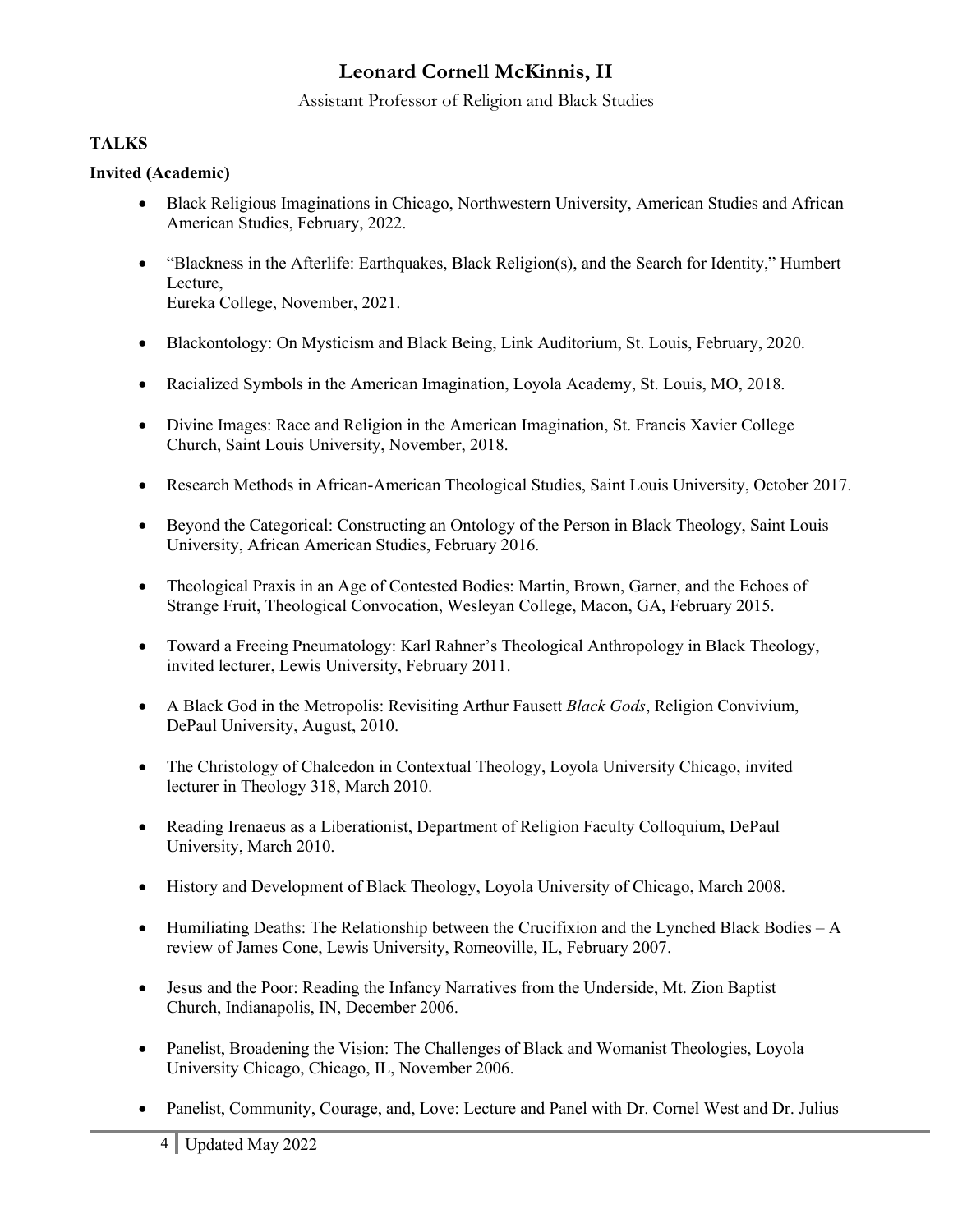Assistant Professor of Religion and Black Studies

Bailey, Main Street Church of God, Decatur, IL, April 2005.

## **CONFERNCE TALKS**

- "All God's Children Got a Robe: The Black Body as a Site of Resistance and Identity Construction," American Academy of Religion, Body and Religion Unit, San Antonio, 2022 (virtual).
- "I told Jesus it would be alright if he Changed My Name: Performative Imagination and Identity Construction in Black Coptic Religion," American Academy of Religion, Afro-American Religious History and New Religion Movements Units, November 2020, (virtual).
- Respondent, "White Supremacy, Race, and New Religious Movements," American Academy of Religion, Afro-American Religious History and New Religion Movements Units, Virtual, November, 2020.
- What is the "Black" in Black Religion?, Society for the Study of Black Religion, Atlanta, March 2021 (virtual).
- Presider, Theology of Martin Luther King, Jr. Unit, American Academy of Religion, San Diego, CA, 2019.
- "World Without End? Cosmology and Existential Absurdity in *Black Theology and Black Power*, Black Theology Unit," American Academy of Religion, San Diego, CA, November, 2019.
- What has Ethiopia to do with Chicago? Performative Imagination and *Otherwise* in Black Religious Spaces, Lived Religion symposium, Saint Louis University, October, 2019.
- Hail to the Queens of Ethiopia: Religion and the Shaping of Identity in the Black Coptic Church, New Religious Movements Unit, American Academy of Religion, Denver CO, November, 2018.
- Minority Scholars in Religion and Theology, Graduate Student Conference, paper session moderator, Covenant Seminary St. Louis, March, 2018.
- Re-claiming Heritage: Religion and the Politics of Identity in the Black Coptic Church, Oxford University Religious Studies Symposium, Oxford, July 2018.
- "Personhood, Conscience, and the Law: Martin Luther King, Jr., and the Theological Ethical of Resistance in the Age of '45,'" Theology of Martin Luther King, Jr., American Academy of Religion, Boston, 2017.
- "The Black Coptic Church of Chicago: Advancing Arthur Fausett's *Black Gods of the Metropolis,* Afro-American Religion Section, American Academy of Religion, Chicago 2012.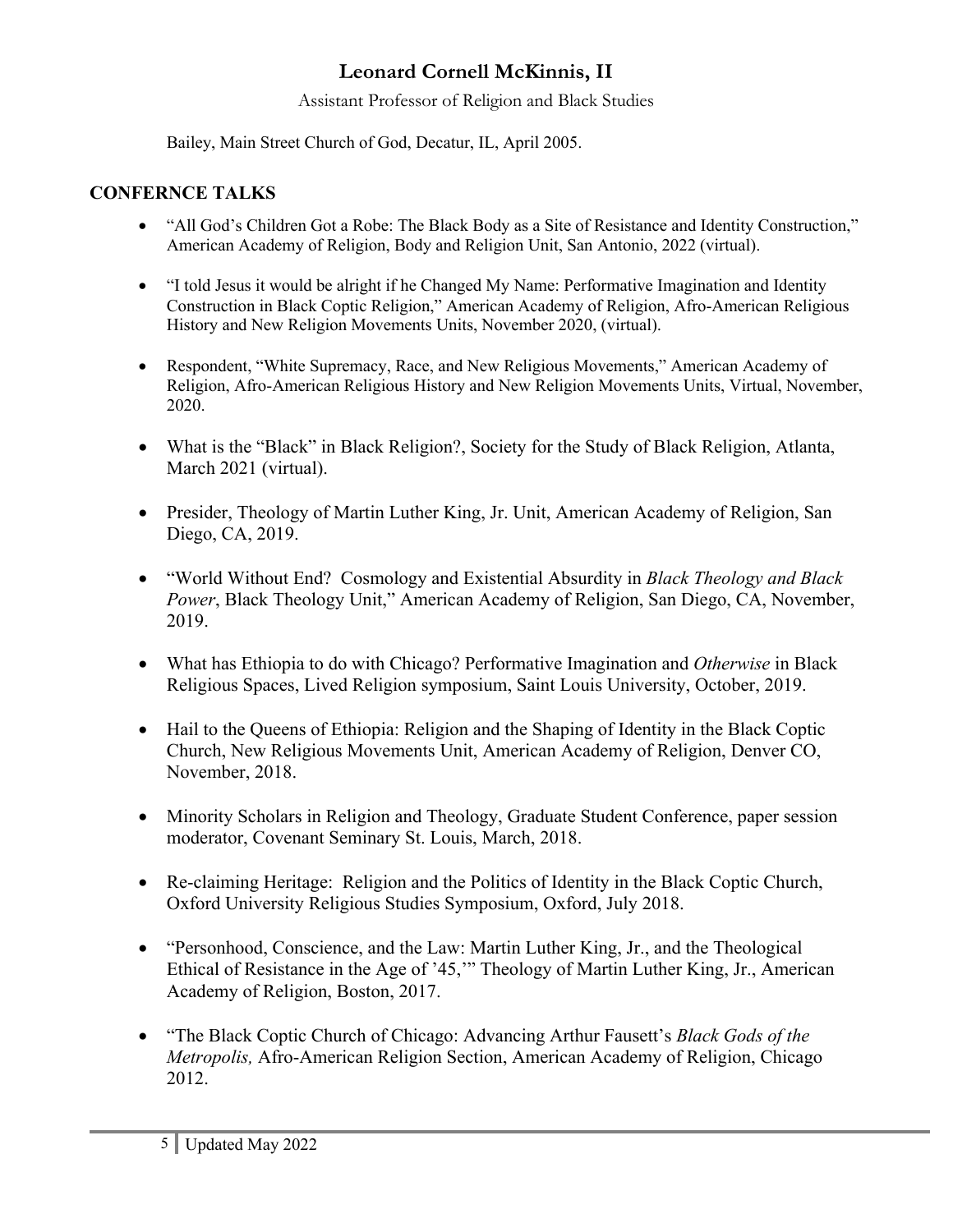Assistant Professor of Religion and Black Studies

- "Jesus on the Margins: Examining the Paradox of Liberation in light of Human Sexuality in the Black Church," Student Theological Conference, Garrett Evangelical Seminary, April 2010.
- Deconstructing Diversity: Examining the Ideal of the Post-Racial Society, Lewis University, November 2009.

# **CONFERENCES ORGANIZED**

- Co-convener, Ways of Hearing: Sound and Religion, Saint Louis University, October 2021.
- Convener, Minority Scholars in Religion and Theology, Graduate Student Conference, Saint Louis University, March, 2019.
- From Selma to St. Louis: Theology of Martin Luther King, Jr. 50 Years Later, St. Louis University, April, 2018. Panelists and Speakers: Drs. Dwight Hopkins, M. Shawn Copleand, J. Kameron Carter, Kelly Brown Douglas, Jeffrey McCune.
- Co-sponsor, Graduate Students of Color in the Study of Religion and Theology, Saint Louis, March, 2018.
- Race, Religion, and Justice: Religion and Social Change in Black America, DePaul University, 10 November 2010. Panelists: Father Michael Pfleger (St. Sabina, Chicago), Minister Ishmael Muhammad (Assistant Minister, Nation of Islam), and Royal Priest Meshach Gardiner (Spiritual Leader, Black Coptic Church)

# **INVITED (RELIGIOUS COMMUNITIES)**

- "African American Religious History," Central Baptist Church, St. Louis, MO, September 2018.
- "The Gospel of Love and Social Engagement," Mt. Zion Baptist Church, Indianapolis, IN, October 2017.
- "The Black Coptic Church: From Atlanta to Chicago," Coptic Nation Temple, Chicago, IL July, 2017.
- "Introduction to Black Liberation Theology," St. Johns United Church of Christ, St. Louis, February, 2017.
- "Symbol and Iconography in the Black Coptic Church," Coptic Church of Faith, Chicago, IL, November, 2016.
- "Martin Luther King, Jr. and the Social Gospel," St. Paul Missionary Baptist Church, Mobile, AL, March, 2016.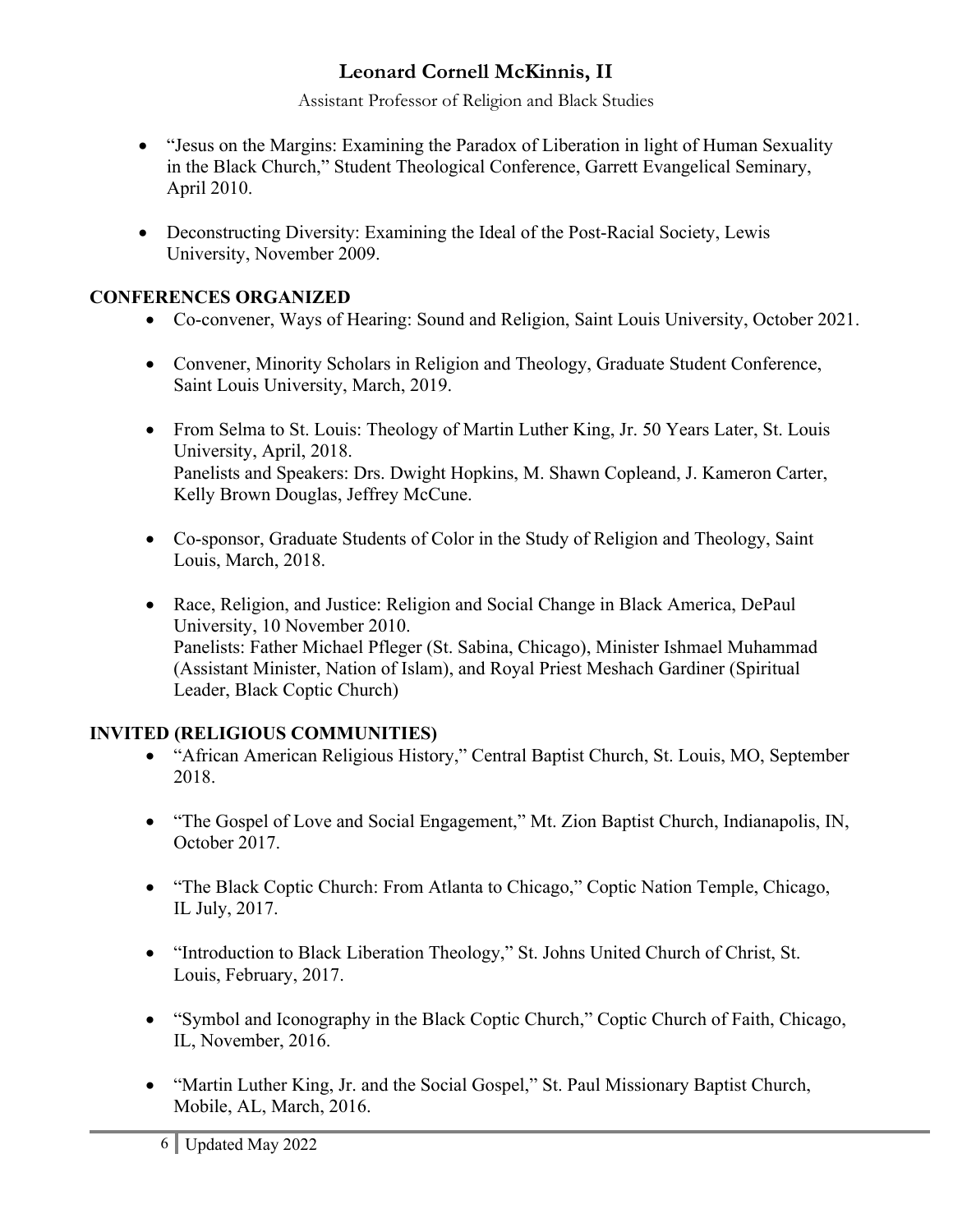Assistant Professor of Religion and Black Studies

- "African American Religion and Slavery," Greater Holy Temple Church of God in Christ, Chicago, IL, February, 2016.
- "Black Youth Crisis" (panelist), Mt. Zion Baptist Church, Indianapolis, IN, October, 2015

## **GRANTS AND AWARDS**

- Wabash Center, Pre-tenure Mentorship Grant, with Herbert Marbury (Vanderbilt Divinity School), Michele Watkins (University of San Diego), Nyasha Junior (Temple University)
- Seed Grant, Humanities Without Walls, with Alexia Williams, University of Illinois, \$3,000
- Intercultural Competency Course Revision Grant, University of Illinois at Urbana Champaign, School of Literature, Culture, and Linguistics , \$1,500
- American Academy of Religion Individual Researchers Grant, \$5,500, 2021
- Louisville Institute Sabbatical Grant for Researchers, Calendar Year 2021, \$40,000
- Co-Curricular Grant, Saint Louis University, \$500
- Faculty Research Leave, Saint Louis University, Fall 2019
- Faculty Mellon Award, Saint Louis University, \$5,000 | 2018
- Saint Louis University bicentennial grant for MLK Symposium, \$20,000 | 2018
- Summer Research Award, Saint Louis University, \$10,755.00 | 2017
- Diversifying Faculty in Illinois Colleges and Universities Fellowship (DFI) | 2006-2010 Full tuition and \$12,000 annual stipend
- Harvard Divinity School Tuition Fellowship | 2003-2005
- Chicago Humanities Fellowship | 2000-2001
- Lewis University LaSallian Scholarship | 1999-2003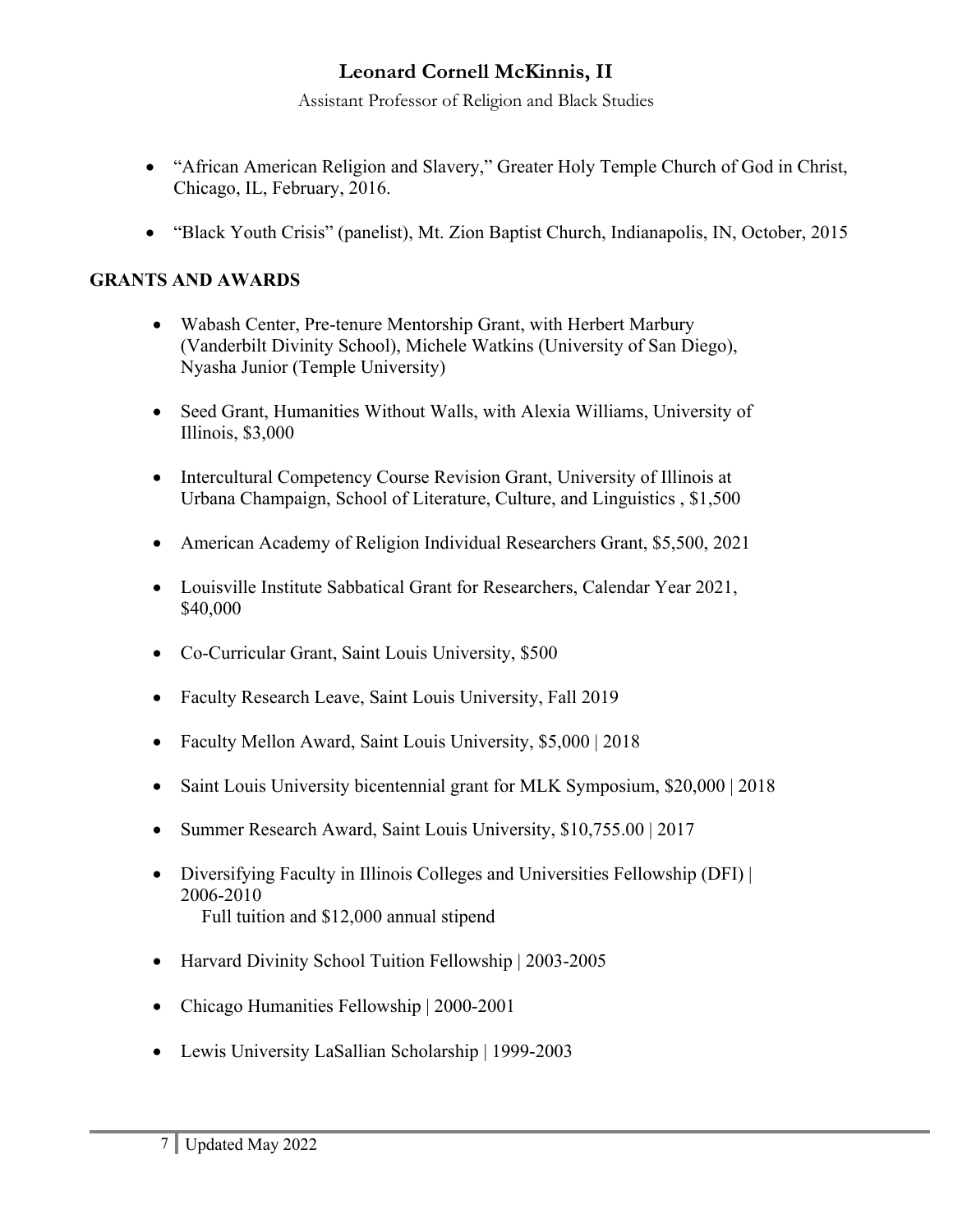Assistant Professor of Religion and Black Studies

### **SERVICE TO THE PROFESSION**

- Committee Member, Status of Racial and Ethnic Minorities in the Profession, American Academy of Religion, 2022-2025.
- Committee member, Body and Religion Unit, American Academy of Religion, 2022- Present.
- Co-Chair, Theology of Martin Luther King, Jr. Unit, American Academy of Religion 2020 – Present.
- Executive Committee, Society for the Study of Black Religion, 2019 Present.
- Steering Committee, Theology of Martin Luther King, Jr. unit, American Academy of Religion, 2017 – 2020.

## **UNIVERSITY SERVICE**

- Commencement Speaker, University of Illinois at Urbana Champaign, School of Literature, Culture, and Linguistics, 2022
- Fulbright Internal Committee, University of Illinois, 2022.
- College of Arts and Sciences Faculty Council (Undergraduate Curriculum subcommittee), Saint Louis University, 2017-2019

### *Department Committees*

- Search Committee, Islam, Department of Religion, University of Illinois, 2022
- Search Committee, Black Politics and Public Policy, African American Studies, University of Illinois, Spring, 2022.
- Graduate Studies Committee, University of Illinois, Department of Religion, 2020 Present.
- Religion and Complex Issues Committee, Saint Louis University, 2017 2020.
- Undergraduate Studies Committee, Saint Louis University, 2016 –2017.
- Committee on Hiring for Diversity, Saint Louis University, 2016-2018.

### *PhD Students*

- David Justice, 2018 (director)
- Deepan Rajarnatam, 2018-Present, (committee member)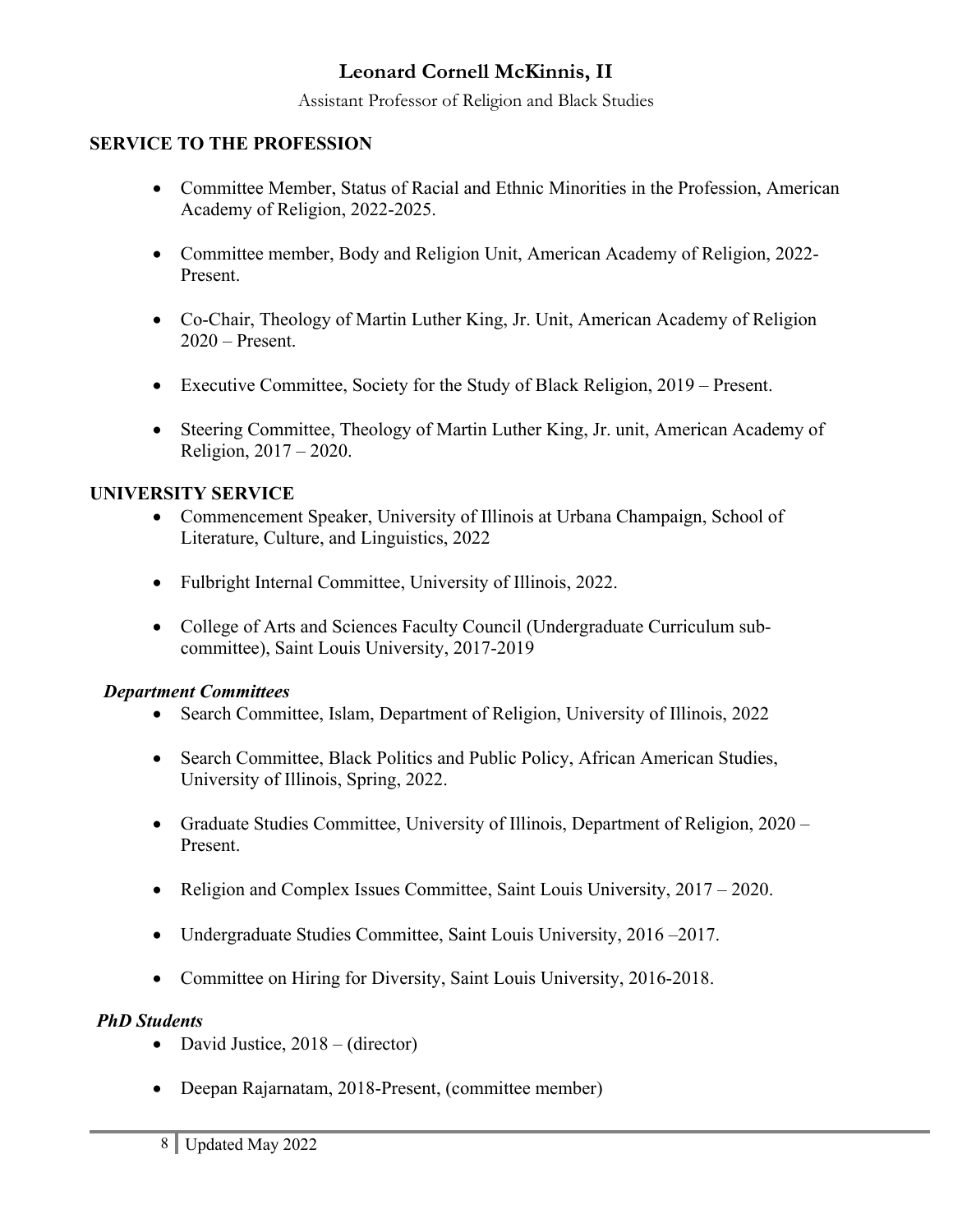Assistant Professor of Religion and Black Studies

## *M.A. Thesis Committees*

- David Justice, 2018 (director)
- Kevin Seahy, 2018 (committee member)

## *Comprehensive Exams Committees*

• Creighton Coleman (M.A.), 2017

# *Senior Thesis Advisor (B.A.)*

- Jack Popovich, Department of Religion, University of Illinois
- Thomas Neiers, "Slavery, the Bible, and Religion"
- Paige Pearson, "Race and Theology: A Contextual Investigation of Theological Activism in St. Louis," 2018.
- Maria Yamnitz, "Method in Liberation Theology," 2017.
- Liz Vestal, "What's the Intention? The Praxis of Womanist Theology in the Catholic Community at Saint Louis University," 2016.
- Andrew Sullivan, "Economics, Social Justice, and Public Choice," 2016.
- Caroline Belden, "Denying Denial, "Towards a Theology of White Liberation," 2016.

## *Campus Sponsored Panels/Lectures*

- Racial and Social Progress since Occupy SLU, moderator, October, 2018
- University Mission and Identity, panelist, New Faculty Orientation, August, 2018.
- Black and Free: The Mystical, February, 2018.
- Free Speech, Academic Freedom: A Theological Response, February, 2018.
- Race and Religion, panelist, Saint Louis University, February, 2018.
- Work/Life Balance in the Academy, Saint Louis University, October, 2017.
- Incoming Student Panel, Saint Louis University, September, 2017.
- The intersection of Faith and Vocation, Agape Latte, Saint Louis University, April 2017.
- The Election of Donald Trump and its Theological Implications on Black America, keynote speaker, Black Student Alliance Black History Month, February, 2017.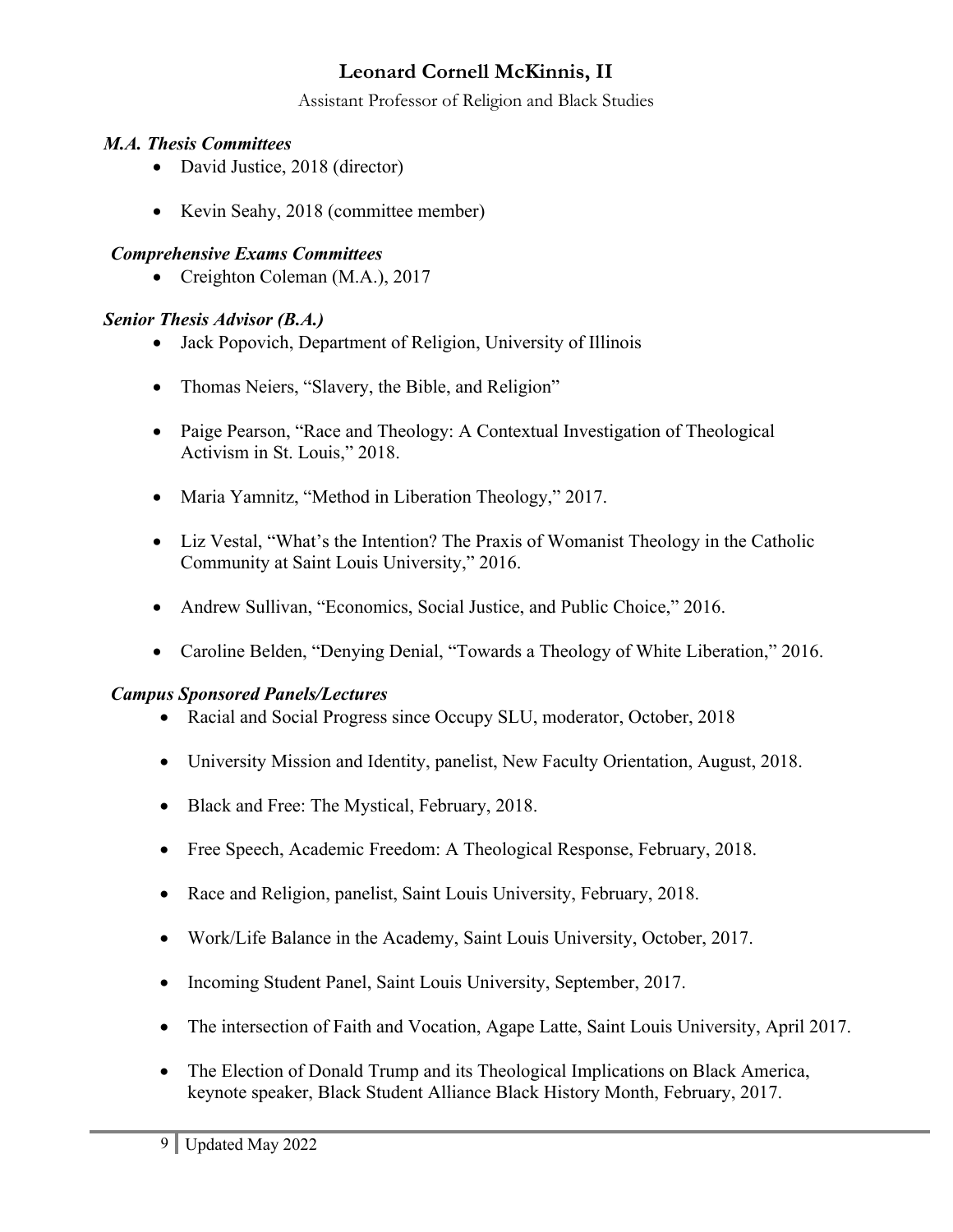Assistant Professor of Religion and Black Studies

- Bad Theology: Queer Struggles for Identity and Recognition in Religious Communities, Saint Louis University, November, 2016.
- Religious Diversity in America and Abroad, panel, Saint Louis University, April 2016.
- Intersection of Faith, Race and Justice: Black Theology and the Black Lives Matter Movement, Free to [be] panel, Saint Louis University, March 2016.
- Heart and Head: The Impact of Jesuit Heritage on Scholarship, Saint Louis University, February, 2016.
- My Brother's Keeper: A Dialogue on the Progress of President Obama Blake Male Initiative, Saint Louis University, October 2015.

## *Student Organization Advisor*

• LUCHA: Latinx Student Organization, Saint Louis University, 2016 –

## **PEDAGOGICAL TRAINING**

• **Loyola University Chicago, Certificate in Theological Pedagogy 2008**

### **PROFESSIONAL MEMBERSHIPS**

- Society for the Study of Black Religion, 2018 -
- American Academy of Religion, 2009 -

### **NON-ACADEMIC PROFESSIONAL EXPERIENCE**

- **National Policy Director** | 2011 15 Center for Labor and Community Research
- **Mayoral Fellow** | 2005 07 City of Chicago, Office of the Mayor (Richard M. Daley)
- **Secretary of Labor Senior Policy Fellow** | 2004 05 United States Department of Labor, Office of the Secretary of Labor, Elaine Chao
- **White House Presidential Intern** | 2002 2003 Office of the President of the United States, Washington, DC

### **RESEARCH LANGUAGES**

- French (reading)
- German (reading)